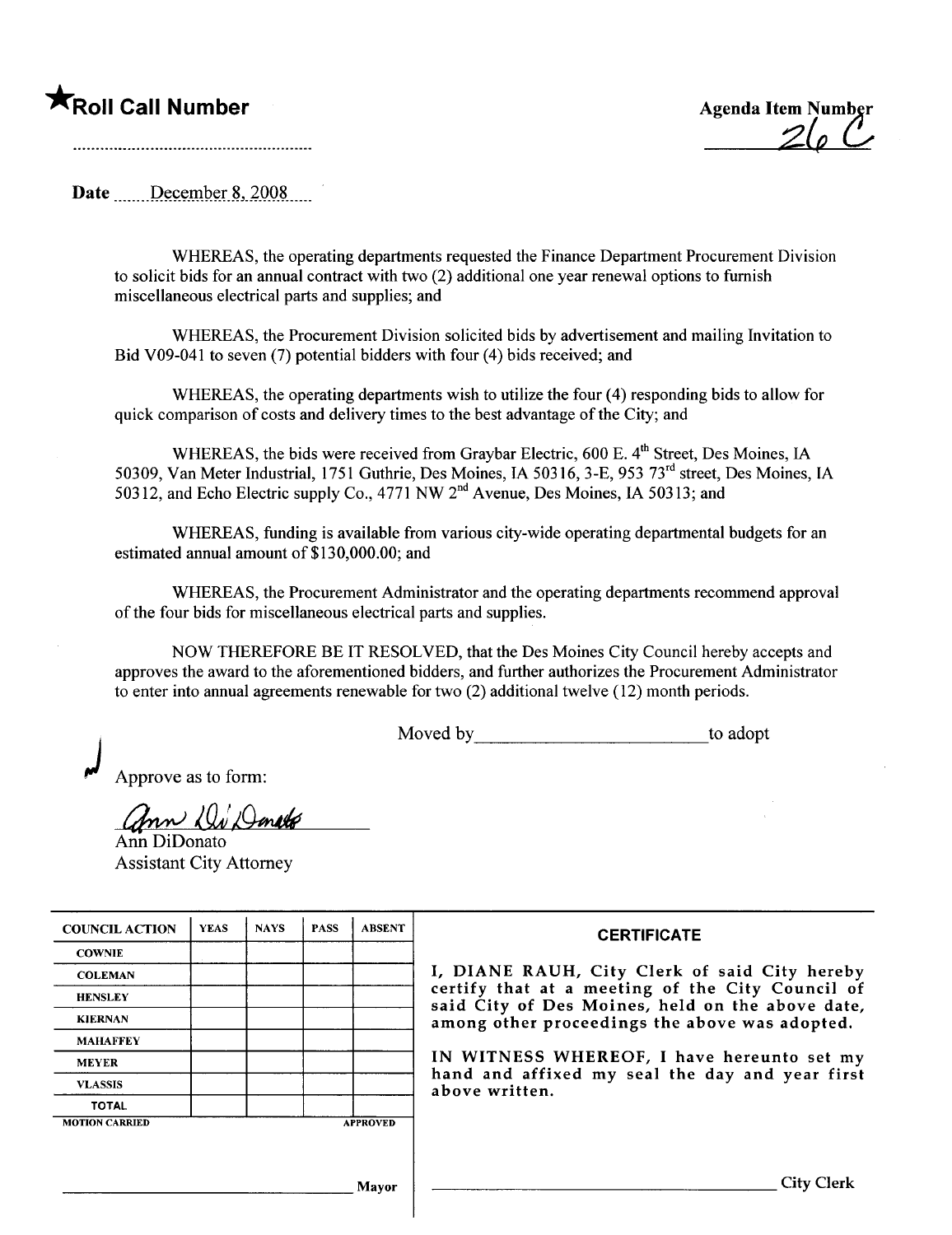|                                                                                                                                    | and Supplies<br>Electrical Parts                                             | City of Des Moines                                                                          | Bid No. V09-41                                                                             |                                                                                          |                                                                 |
|------------------------------------------------------------------------------------------------------------------------------------|------------------------------------------------------------------------------|---------------------------------------------------------------------------------------------|--------------------------------------------------------------------------------------------|------------------------------------------------------------------------------------------|-----------------------------------------------------------------|
|                                                                                                                                    | 10/30/08<br>Date Opened:                                                     | Opened by: mv                                                                               | Req.#                                                                                      | $\sim$                                                                                   |                                                                 |
| Address<br>Delivery:<br>Terms<br>Bidder<br>FOB:<br>ĜŊ                                                                              | 50309<br>600 E. 4th Street<br>Des Moines, IA 5<br>Graybar Electric<br>Net 30 | 50316<br>Van Meter Industrial<br>Des Moines, IA<br>Des Moines, IA<br>1751 Guthrie<br>Net 30 | Des Moines, IA 50312<br>2% 10, Net 30<br>Destination<br>$1 - 3$ days<br>95373rd<br>$3 - E$ | Echo Electric Supply Co.<br>Des Moines, IA 50313<br>4771 NW 2nd Avenue<br>Net 30<br>ASAP | NO RESPONSE FROM:<br>Stitzell Electric Supply<br>"NO BID" FROM: |
| CONDUIT & FITTINGS                                                                                                                 |                                                                              | 3 days                                                                                      |                                                                                            |                                                                                          | Applied Industrial Technologies<br>Crescent Electric Supply     |
| EMI                                                                                                                                |                                                                              |                                                                                             |                                                                                            |                                                                                          |                                                                 |
| RIGID                                                                                                                              | $Cost + 18\%$<br>$Cost + 19\%$                                               | $Cost + 17\%$<br>$Cost + 19\%$                                                              | $Cost + 15\%$<br>$Cost + 17\%$                                                             |                                                                                          |                                                                 |
| Š                                                                                                                                  | $Cost + 19%$                                                                 | $Cost + 19%$                                                                                | $Cost + 17%$                                                                               |                                                                                          |                                                                 |
| PVC                                                                                                                                | $Cost + 30%$                                                                 | $Cost + 30%$                                                                                | $Cost + 20%$                                                                               |                                                                                          |                                                                 |
| Flex-Steel & Aluminum                                                                                                              |                                                                              | $Cost + 40%$                                                                                | $Cost + 22%$                                                                               |                                                                                          |                                                                 |
| Aluminum Clad Cable-Type MCC<br>Seatite-All Sizes                                                                                  | $Cost + 22\%$<br>$Cost + 22.5\%$<br>$Cost + 30\%$                            | $Cost + 45%$<br>$Cost + 35%$                                                                | $Cost + 20%$<br>$Cost + 25%$                                                               |                                                                                          |                                                                 |
| WIRE & CABLE<br>Type THHN-THWN Building Wire 600 Volts All Sizes 18 AWG Thru<br>750 KCMIL, Bare, Annealed, Solid or Stranded CU or | $Cost + 18%$                                                                 | $Cost + 28%$                                                                                | $Cost + 15%$                                                                               | X.75                                                                                     |                                                                 |
| XHHW-2 High Heat & Moisture RHH, RHW-2, or use-2-Underground<br>Entrance Cable                                                     | Cost + 18% - XHHW<br>Cost + 32% - Others                                     | $Cost + 30%$                                                                                | $Cost + 25%$                                                                               | X.75                                                                                     |                                                                 |
| NM-B Non Metalic Sheathed Cable 600 Volt Copper                                                                                    | $Cost + 21%$                                                                 | $Cost + 28%$                                                                                | $Cost + 12%$                                                                               | X.75                                                                                     |                                                                 |
| UF-B Underground Feeder& Branch Circuit Cable 600 Volt Copper                                                                      | $Cost + 18%$                                                                 | $Cost + 28%$                                                                                | $Cost + 20%$                                                                               | X.75                                                                                     |                                                                 |
| <b>SDN Control Cables Flexible</b>                                                                                                 | $Cost + 30%$                                                                 | $List - 7%$                                                                                 | $Cost + 25%$                                                                               | $\times$ 85                                                                              |                                                                 |
| Thermostat Cable 20 and 18 AWG Thermoplastic Up to 8 Conductors                                                                    | $Cost + 23%$                                                                 | $Cost + 38%$                                                                                | $Cost + 25%$                                                                               | X.75                                                                                     |                                                                 |
| Outdoor Heavy Duty, All weather Single and Multi Outlets, All Lengths<br>EXTENSION CORDS                                           | $Cost + 24%$                                                                 | $Cost + 32%$                                                                                | $Cost + 30%$                                                                               | X.75                                                                                     |                                                                 |
| Type So, SOW-A/SO, Type Super Vutron III, SJOW-ASJO<br>FLEXIBLE CORDS                                                              | $Cost + 30%$                                                                 | $Cost + 32%$                                                                                | $Cost + 30%$                                                                               | X.75                                                                                     |                                                                 |
| GENERAL PURPOSE POWER SUPPLY CORDS<br>Right Angle & Straight Caps w/Ground                                                         | $Cost + 30%$                                                                 | $Cost + 32%$                                                                                | $Cost + 25%$                                                                               | X.65                                                                                     |                                                                 |
| Fusetron Dual Element Time Delay FRN-R and RFS-K All Sizes<br><b>FUSES</b>                                                         | B Column - 55%                                                               | $List - 10%$                                                                                | $Cost + 30\%$                                                                              | $x_{x}$                                                                                  |                                                                 |
| Small Dimension Fuses-All Volts & Ampacities                                                                                       | B Column - 55%                                                               | $List - 15%$                                                                                | $Cost + 30\%$                                                                              | X.70                                                                                     |                                                                 |
| Limitron Type LKU-600 Volt All Sizes                                                                                               | <b>B Column - 55%</b>                                                        | $List - 10%$                                                                                | $Cost + 30%$                                                                               | x.70                                                                                     |                                                                 |
| Limitron Type KTN-R, KTU, KTS-R 600 V                                                                                              | B Column - 55%                                                               | $List - 10%$                                                                                | $Cost + 30%$                                                                               | x.70                                                                                     |                                                                 |
| T-TRON Type JJS, JJN                                                                                                               | B Column - 55%                                                               | $List - 10%$                                                                                | $Cost + 30%$                                                                               | x.70                                                                                     |                                                                 |
| Plug Fuses - All Types                                                                                                             | B Column - 55%                                                               | $List - 10%$                                                                                | $Cost + 30%$                                                                               | x.70                                                                                     |                                                                 |
| Circuit Breakers-All Voltages, All Amps-all Types<br>SQUARE D CO.                                                                  | ce sheets<br>See attached pri                                                | List $X$ , 37                                                                               | $Cost + 15%$                                                                               | X.75                                                                                     |                                                                 |
| Panelboards-All                                                                                                                    | ce sheets<br>See attached pri                                                | List $X$ 1.029                                                                              | $Cost + 15%$                                                                               | X.65                                                                                     |                                                                 |
| _oadcenters-All                                                                                                                    | See attached price sheets                                                    | List X.39                                                                                   | $Cost + 15%$                                                                               | X.75                                                                                     |                                                                 |
| Safety Switches - All                                                                                                              | See attached price sheets                                                    | List $X$ , 36                                                                               | $Cost + 15%$                                                                               | $x \times$                                                                               |                                                                 |

CITY OF DES MOINES - DEPARTMENT OF FINANCE - PURCHASING DIVISION ZOE DES MOINES - DES MOINES - DEPARTMENT OF FINANCE - PURCHASING DIVISION  $Z$ le  $C$